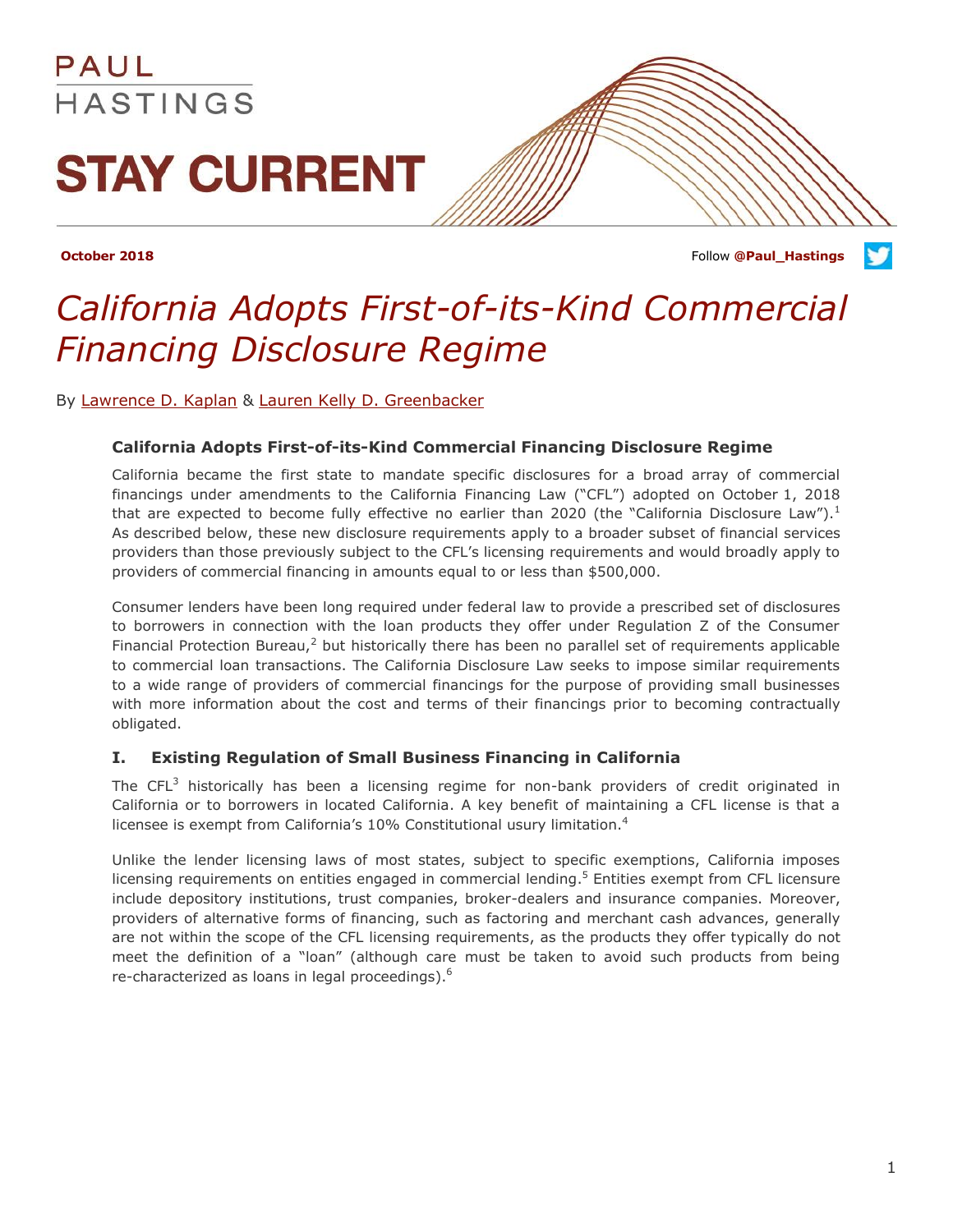## **STAY CURRENT**



### **II. Overview of the California Disclosure Law**

### *A. Applicability and Exemptions*

When effective, the California Disclosure Law will impose broad disclosure requirements on nonexempt providers of "commercial financing" and not just CFL licensees who are already subject to the CFL. Substantially broader than the definition of "commercial loan" under the CFL, the definition of a "commercial financing" under the California Disclosure Law includes each of the following types of products, if "intended by the recipient for use primarily for other than personal, family, or household purposes":<sup>7</sup>

- **commercial loan;**
- **COMMERGIE OPEN-END COMMERGIES**
- accounts receivable purchase transaction;
- **factoring**;
- **Example 1** lease financing transaction; and
- **asset-based lending transaction.**

Accordingly, commercial financiers, such as factors and merchant cash advance originators, while not required to obtain a CFL license, will be required to make specific and detailed disclosures about their financing products, as described below.

Similar to the CFL, the California Disclosure Law exempts from its requirements commercial financing entities that are:

- **depository institutions;**
- lenders regulated under the federal Farm Credit Act;
- commercial financing transactions secured by real property;
- commercial financing transactions in which the recipient is a motor vehicle dealer or its affiliate or a vehicle rental company or its affiliate, as specified;
- any person who makes no more than one commercial financing transaction in California in a 12-month period; $8$  and
- any person who makes five or fewer commercial financing transactions in California in a 12-month period, where the commercial financing transactions are incidental to the business of the person relying on the exemption.<sup>9</sup>

In addition, the California Disclosure Law exempts commercial financing transactions over \$500,000 by limiting its requirements to those extending commercial financing offers to a "recipient," defined in turn to mean "a person who is presented a specific commercial financing offer by a provider that is equal to or less than \$500,000."<sup>10</sup>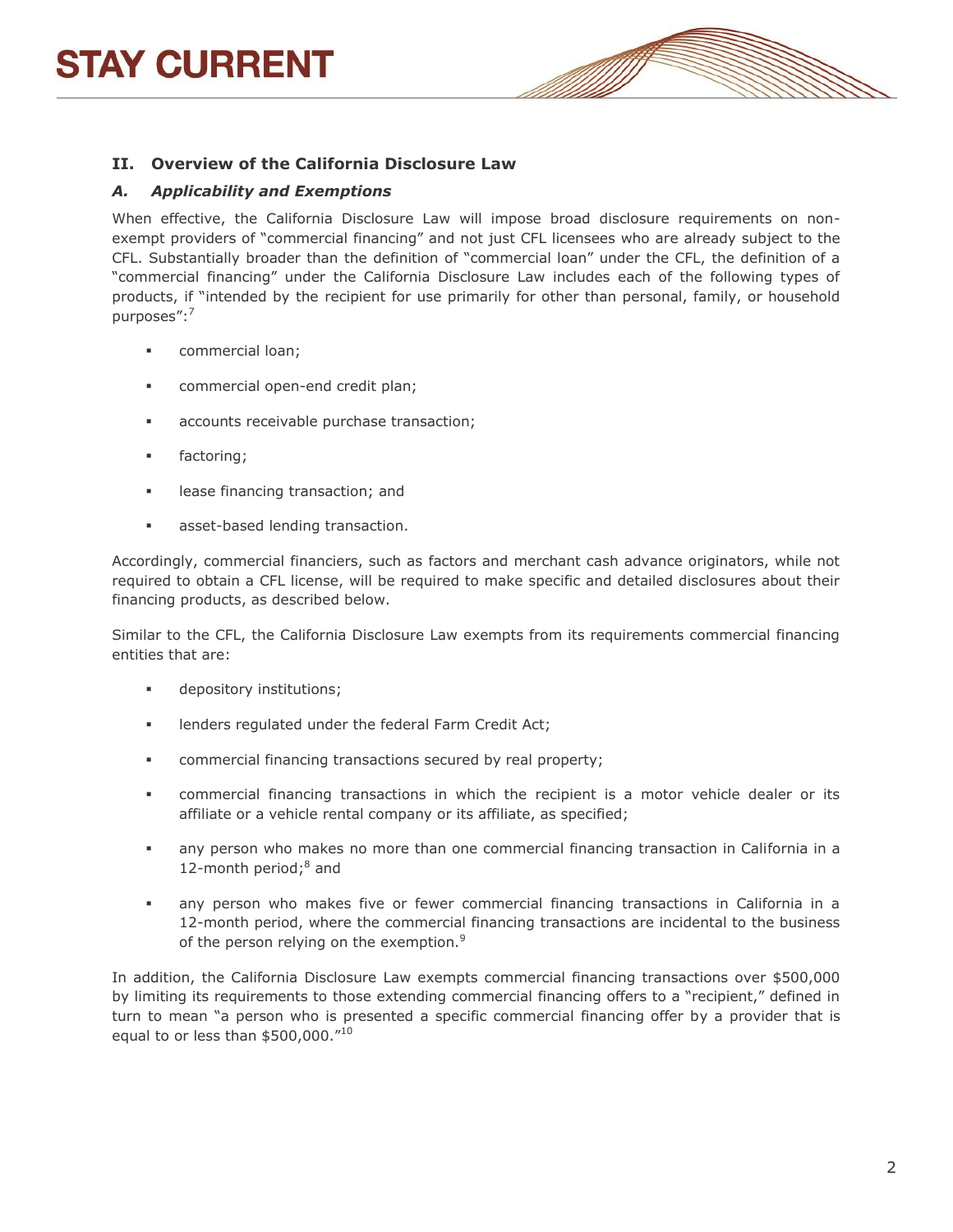# **STAY CURRENT**



### *B. New Disclosure Requirements*

Commercial financing providers subject to the California Disclosure Law will be required to disclose all of the following information at the time the provider extends a commercial financing offer:<sup>11</sup>

- total amount of funds provided;
- total dollar cost of financing;
- **term or estimated term;**
- **method, frequency, and amount of payments;**
- **description of prepayment policies; and**
- total cost of the financing expressed as an annualized rate.<sup>12</sup>

In addition, the commercial financing provider is obligated to obtain the recipient's signature on the disclosure documents prior to consummating the financing transaction and retain such documentation during the term of the financing and for a period thereafter.

In apparent recognition that certain of the required data points would be impossible to accurately disclose in connection with certain alternative forms of financing, disclosures are permitted to be provided in a different format for purposes of such financing options. However, as described further below, the drafting of this provision of the California Disclosure Law may limit its effectiveness.

#### *C. Implementation of the California Disclosure Law*

Governor Jerry Brown approved the California Disclosure Law on October 1, 2018; the law will become effective as of January 1, 2019, but will likely not be fully implemented until at least 2020 (upon the promulgation of the necessary implementing regulations).<sup>13</sup> During this year-long implementation period, the California Department of Business Oversight ("DBO") will be charged with promulgating implementing regulations setting forth, among other things, required definitions, methods of calculating the figures that must be disclosed, and time, manner, and format of the required disclosures.

As further described below, due to the wide variety of financing products covered by the California Disclosure Law, this implementation process likely will prove to be quite challenging, as traditional forms of disclosure mandated for loans frequently are ill-suited to alternate financing products that are structured differently and are not necessarily based on common or uniform measurement periods. For example, the effective "annual percentage rate" that may ultimately apply to a given merchant cash advance transaction will depend on the time period within which the merchant delivers the purchased receivables to the financing provider; the more promptly such purchased receivables are delivered, the higher the effective APR will be. In any event, the APR for such a transaction is impossible to determine until after the purchased receivables are ultimately delivered to the financing provider (at which time the applicable financing period is known). While many providers can estimate the pay-off date based on past practices of their customers, there is not a way to accurately project a pay-off date or the annual rate that would be charged if the transaction was actually a credit transaction.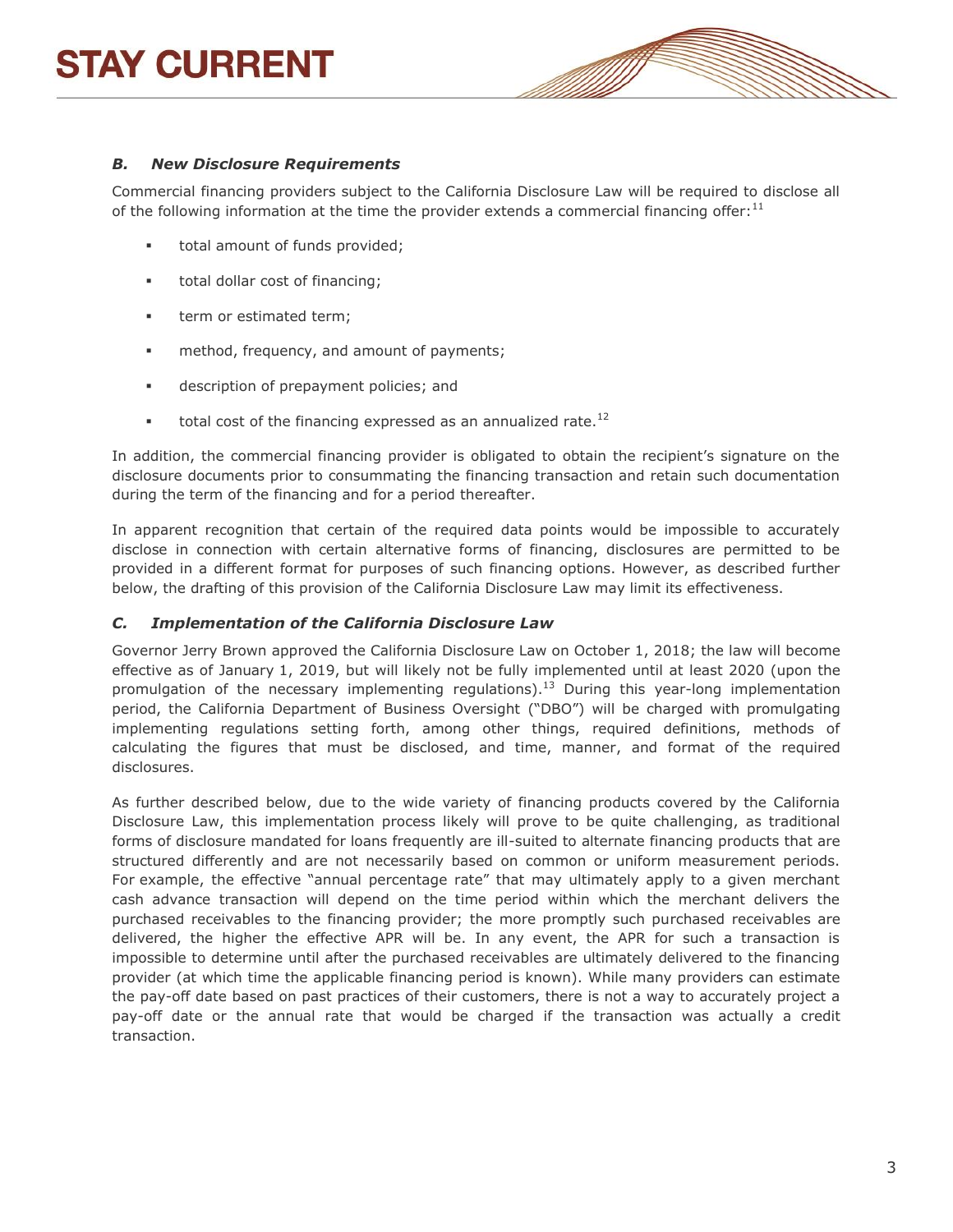Moreover, California will be electing a new governor in November, and a new DBO Commissioner is expected to be appointed and confirmed by early 2019. This new DBO Commissioner will likely play a substantial role in guiding this process, which due to the complexity of the necessary regulations is unlikely to be complete until 2020.

### **III. Key Takeaways and Challenges**

- State Requirement or a Presumptive National Standard?: Given the significant percentage of financing activities conducted that involve California financing providers and borrowers, the requirements under the California Disclosure Law will affect a substantial portion of the credit market. However, the question remains as to whether other states will follow California's lead in implementing similar requirements, effectively making the California Disclosure Law a national standard.
- Disclosure Regime vs. Licensing Regime. As noted above, the California Disclosure Law subjects to its disclosure requirements a much broader set of financing providers than those currently covered under the CFL; however, the new law does not modify the scope of parties required to obtain a CFL license. As such, when in effect, the California Disclosure Law will cause a segment of the commercial credit market to be subject to the new disclosure requirements, but not required to be licensed.
- Licensing Considerations. The California Disclosure Law demonstrates an enhanced focus by California legislators on alternative forms of financing provided to small businesses. As such, these changes may alter the internal analysis conducted by providers of factoring, merchant cash advances and other financing as to whether obtaining a license in California would be prudent, even if just as a backstop in the event the financing provided is re-characterized as a loan subject to the CFL's licensing provisions. As a licensed finance lender under the CFL is exempt from California's usury limitations;<sup>14</sup> providers of alternative financing could mitigate a significant risk of their financing products being found to be usurious loans in the event of an adverse court decision, by obtaining a CFL license.
- Calculating the Cost of Credit. As noted above, traditional measures of calculating the cost of credit to a borrower are not easily applied to alternative financing products such as merchant cash advances. As such financing arrangements are structured as purchases of receivables and not borrowing funds to be repaid over a set term, it is not possible—at the time the financing is offered to the merchant—to disclose with accuracy the anticipated cost of the credit (e.g.*,* as an annualized rate). As noted above, the DBO is now tasked with crafting regulations that are workable across the wide range of financing options captured by the California Disclosure Law. However, the fundamental differences in how such financing arrangements are structured may make a standardized set of disclosures necessary to effectuate the California Disclosure Law's goal of promoting comparison shopping difficult to develop. Likewise, limitations in the language of the California Disclosure Law may likewise make it difficult for regulators to craft the flexibility in the disclosure standard that is needed to make the new requirements workable. For example, a provision of the California Disclosure Law that seeks to introduce flexibility in a disclosure standard for "asset-based lending and factoring transactions" does not expressly extend this flexibility to providers of merchant cash advance financing.<sup>15</sup>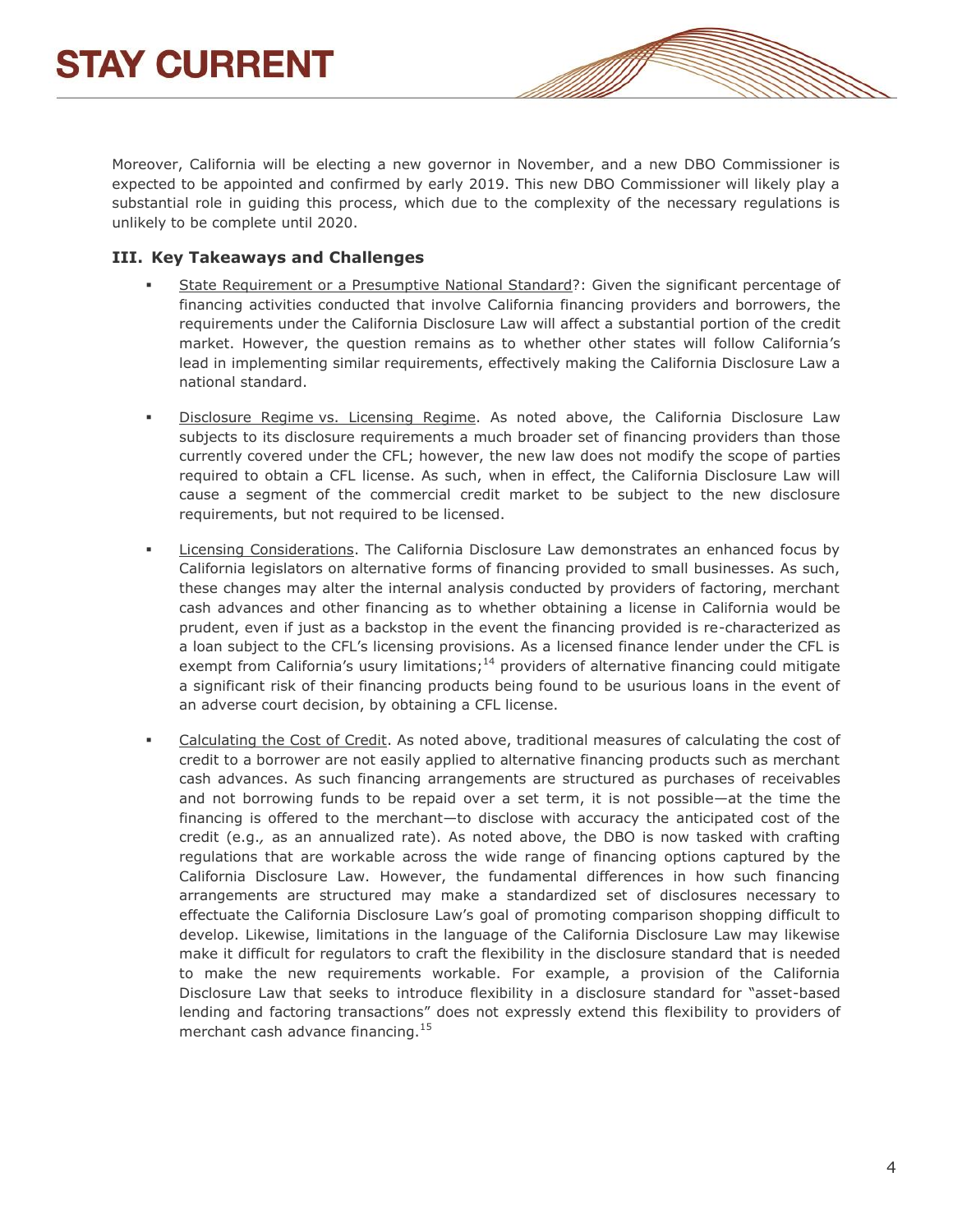- Preparation for Disclosure Requirements. Commercial financing providers subject to the California Disclosure Law should begin preparing for providing the required form of disclosure when DBO regulations and requirements ultimately are promulgated. A review of financing forms and applications should be undertaken and preparation of forms of disclosure should be drafted as soon as possible so that providers can identify any challenges to their information systems that could arise in connection with complying with these new requirements.
- Opportunity for Communication to the DBO. Now that the California Disclosure Law has been enacted, submissions to the DBO setting forth key considerations for regulators to bear in mind when drafting the required regulations would be prudent for industry groups seeking to ensure that such regulations do not present operational or other issues for their business unforeseen by regulators. Given that certain forms of financing falling within the scope of the California Disclosure Law have not previously been regulated by the DBO, educational submissions as to types of covered financing and what disclosures are possible for each may be particularly helpful.
- **Opportunity to Lobby the California Legislature.** As the California Disclosure Law has a mandatory sunset date of January 1, 2024, commercial finance providers should be prepared to address with California legislators any challenges raised as a result of the law's implementation and identify changes that should be made if the California Disclosure Law is renewed.

Paul Hastings attorneys actively represent clients seeking CFL licenses and exemptions thereunder. A summary of the existing provisions of the CFL and the scope of their applicability, is available through a previously published Paul Hastings client alert "The California Finance Lenders Law: Gaining [Traction with Both Lenders and Regulators](http://www.paulhastings.com/publication-items/details/?id=e867e669-2334-6428-811c-ff00004cbded#_edn30)."

 $\Leftrightarrow$   $\Leftrightarrow$   $\Leftrightarrow$ 

*If you have any questions concerning these developing issues, please do not hesitate to contact any of the following Paul Hastings lawyers:*

**Atlanta** Lauren Kelly D. Greenbacker 1.404.815.2105 [laurenkellygreenbacker](mailto:laurenkellygreenbacker@paulhastings.com) [@paulhastings.com](mailto:laurenkellygreenbacker@paulhastings.com)

**San Francisco** Thomas P. Brown 1.415.856.7248 [tombrown@paulhastings.com](mailto:tombrown@paulhastings.com)

Molly E. Swartz 1.415.856.7238 [mollyswartz@paulhastings.com](mailto:mollyswartz@paulhastings.com)

**Washington, D.C.** Lawrence D. Kaplan 1.202.551.1829 [lawrencekaplan@paulhastings.com](mailto:lawrencekaplan@paulhastings.com)